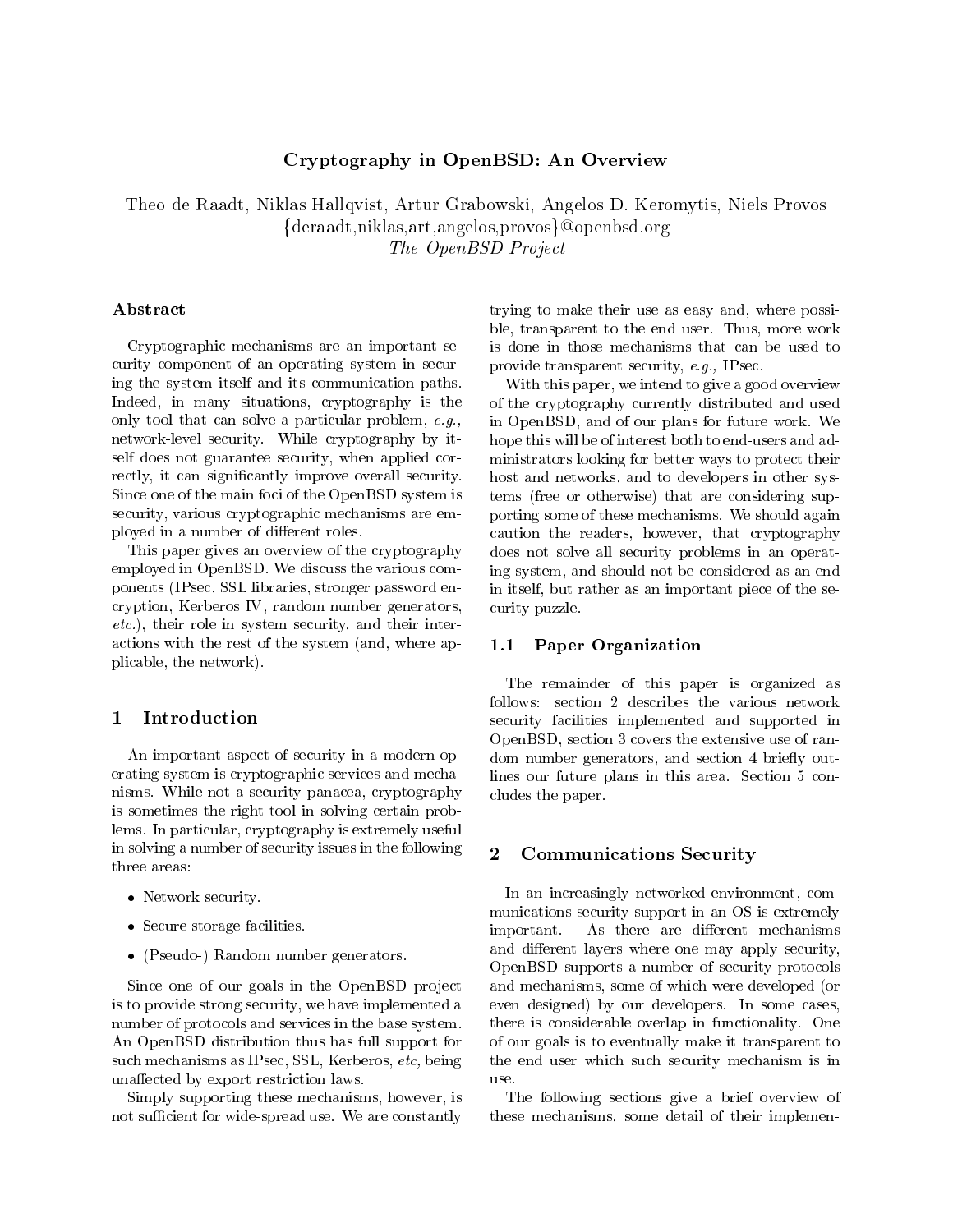tation and integration in OpenBSD-1 and our plans in BSD for future work As we already mentioned in sec tion -, we consider it are we considered in the compact that are to the motive security-security-security-security-security-security-security-security-security-security-securitytial for user-transparency and its flexibility. This is reflected by the more thorough coverage of IPsec in the text that follows

other popular mechanisms-controlled by the such as SSH  $\,$  as SSH  $\,$  as SSH  $\,$  as SSH  $\,$  as SSH  $\,$  as SSH  $\,$  as SSH  $\,$  as SSH  $\,$  as SSH  $\,$  as SSH  $\,$  as SSH  $\,$  as SSH  $\,$  as SSH  $\,$  as SSH  $\,$  as SSH not covered because they are only part of our ports system. While virtually all the developers use SSH, there is no free implementation we can add to our standard distribution Furthermore (1986) and current very current very current very current very current very sion of SSH is restricted by the RSA patent in the US We are waiting for a free implementation to be come available as part of the IETF standardization process of SSH. Such an implementation would be linked with our libssl

#### 2.1 SSL

In OpenBSD libssl provides a toolkit for the secure Society — system in the Society of the Society of the Ma Layer Security (TLS v1)  $[6]$  which provide strong cryptographic protection for network communica tion such as server authentication and data encryption  $\frac{1}{2}$ . 2.2.2 tion The Secure Socket Layer is currently used by web servers-between the servers-between the servers-between the servers-between the servers-between the server and browsers like Netscape Communicator In the future- applications like telnet and ftp will be con verted to use TLS- possibly even during our network installation process

Due to patent restrictions- libssl in the OpenBSD distribution supports only digital signa tures with DSA  $\sim$  10 and 20 and 20 and 20 and 20 and 20 and 20 and 20 and 20 and 20 and 20 and 20 and 20 and 20 and 20 and 20 and 20 and 20 and 20 and 20 and 20 and 20 and 20 and 20 and 20 and 20 and 20 and 20 and 20 an provided for users outside the USA to add back  $RSA$ -signature  $[19]$  support. This is implemented by providing two shared libraries: libssl.so.1.0 has only function stubs for RSA support- while libs and a support of the support in the support  $\mathcal{L}_1$ that shared library minor-version number changes typically indicate interface-transparent bug fixes.

# IP Security (IPsec)

#### 2.2.1 Background

While IP has proven to be an efficient and robust protocol when it comes to actually getting data across the Internet-Internet-Internet-Internet-Internet-Internet-Internet-Internet-Internet-Internet-Internetany protection of that data There are no facili ties to provide condentiality- or to ensure the in tegrity or authenticity of IP datagrams In or are to remedy that security weaknesses of IP-C and Watch of protocols collectively called IP Security- are made in the Security-- for short- has been standardized by the IETF

are take part in a virtual private network VPN where  $\Lambda$  where  $\Lambda$ The protocols are ESP (Encapsulating Security Payload **and Authentication Header - Authorities** Header - Andrew - Andrew - Andrew - Andrew - Andrew - Andrew - An Both provide integrity- authenticity- and replay pro tection, while ESP additionality to the picture of the picture  $\mathcal{L}$ ture. IPsec can also be made to protect IP datagrams for other hosts The IPsec endpoints in this arrangement thereby become security gateways and ordinary IP packets are tunneled inside IPsec

> Network-layer security has a number of very important advantages over security at other layers of the protocol stack. Network-layer protocols are generally denotes the series of planet and applications-control there is a series of the series of the series of fore automatically and transparently take advantage of whatever network-layer encryption services that host provides Most importantly-beneficially-beneficially-beneficially-beneficially-beneficially-beneficially-beneficially-beneficially-beneficially-beneficially-beneficially-beneficially-beneficially-beneficially-beneficia tocols offer a remarkable flexibility not available at higher or lower layers. They can provide security on an end-to-end (securing the data between two hosts- routetoroute securing data passing over a particular set of links-particular securities and data securities of the securities of the securities of the s as it passes from a "secure" network to an "insecure" one-the-combination of the combination of the combination of the combination of the combination of the combination of the combination of the combination of the combination of the combination of the combination of the combi

### Operation

 Central to both ESP and AH are an abstraction source/destination addresses, protocol, and ports called security association-security association-security association-security association-security associationis information algorithm information algorithm IDS-stored algorithm IDS-stored algorithm IDS-stored algorithm IDS-stored algorithm IDS-stored algorithm IDS-stored algorithm IDS-stored algorithm IDS-stored algorithm IDS-st describing how the wanted protection should be setup. For two peers to be able to communicate they need matching SAs at each end. When deciding what SA should be used for outbound traf complete the some security policy database needs to be consulted In OpenBSD- in OpenBSD- in OpenBSD- in OpenBSD- in OpenBSD- in OpenBSD- in OpenBSD- in OpenBSD- i mented as an extension to the routing table- where serve as selectors

Looking at the wire format- IPsec works by insert ing an extra header between the IP header and the payload This header holds IPsecs expected at the such a such a such a such a such a such a such a such a such a as and and anti-replace number-of-contract number-of-contract  $\alpha$  $\sim$  , and integrity check values in the state-dependence integrity check values in the state  $\sim$ the security protocol in use is easily protocol in use is ESP-security protocol in use is ESP-security protocol transform is a problem in the payload inplaced to the payload inplace-term in the payload inplace-term in the p tively hiding the data As an example- an UDP data gram protected by ESP is shown in figure 1.

This mode of operation is called transport modeas opposed to tunnel mode which is typically used when a security gateway is protecting datagrams for other hosts. Tunnel mode differs from transport mode by the addition of a new- outer- IP header con sisting of the security gateways' addresses instead of the actual source and destination-destination-destination-destination-destination-destination-destination-des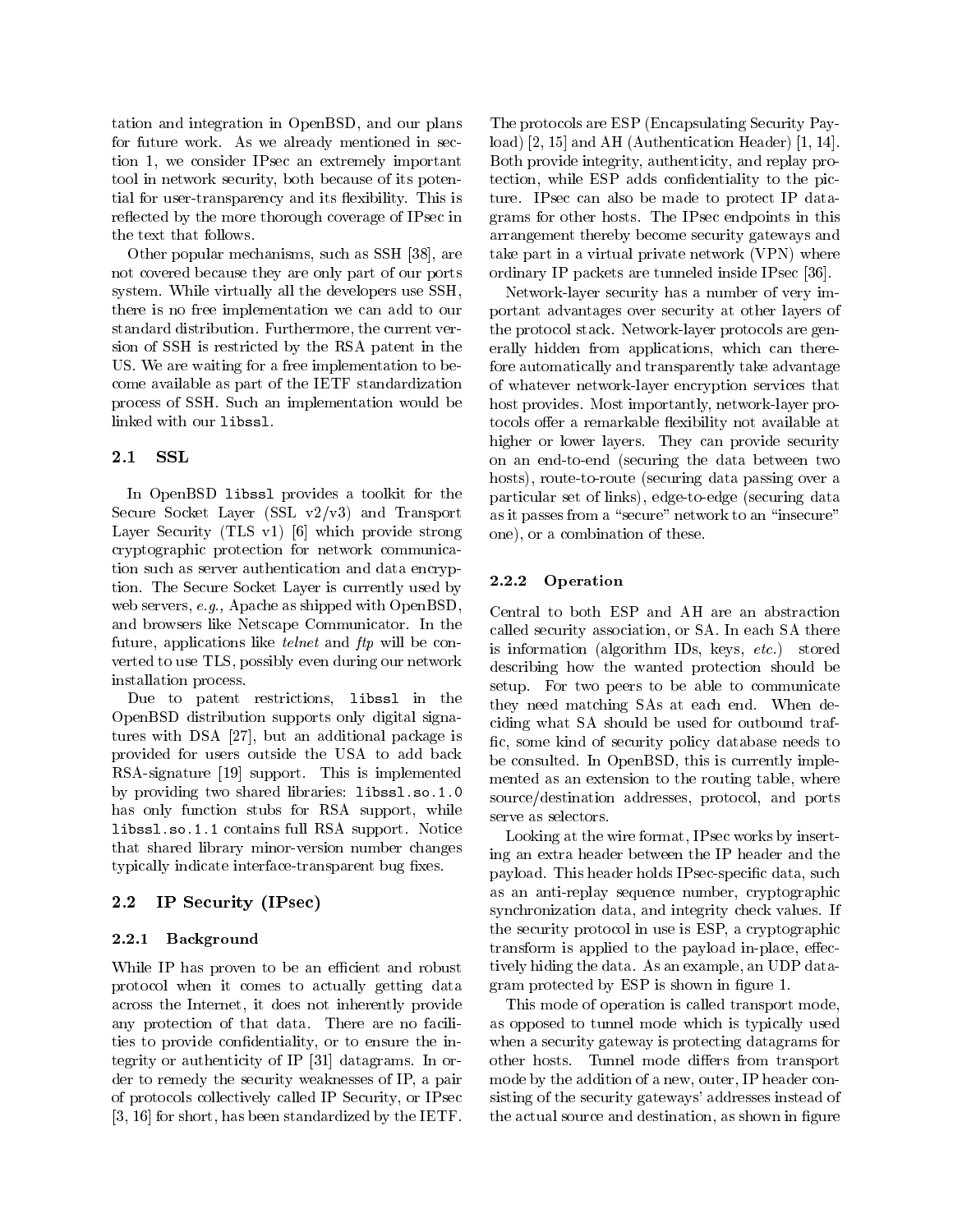| IP     | <b>ESP</b> | <b>UDP</b> | <b>UDP</b> |
|--------|------------|------------|------------|
| Header | Header     | Header     | Data       |
|        |            | Encrypted  |            |

Figure 1: IPsec Transport Mode

| $_{\rm IP}$ | <b>ESP</b> | IP     | <b>UDP</b> | <b>UDP</b> |  |  |
|-------------|------------|--------|------------|------------|--|--|
| Header      | Header     | Header | Header     | Data       |  |  |
| Encrypted   |            |        |            |            |  |  |

Figure 2: IPsec Tunnel Mode

 $2.$ 

As was mentioned earlier-dependent of the interactioned earlier-dependent of the interaction  $\mathcal{A}$ implementing VPNs

part of the last-contract part of the picture is a key of the picture is a key of the picture is a key of the p management infrastructure. IPsec can only work if the keys in the SAs are synchronized and updated in a secure fashion To automate this task- dierent protocols have been devised that allow two peers to compute identical keys without actually sending all the data needed for it over the interest of it over the wire - it over the wire - it over the wire - it over t net Key Exchange-Band - International and Photography is one such a suchanother. The main difference between these two lies in the complexity level. IKE is a very complex protocol which-independent considerable existence of the considerable existence of the considerable existence of th negotiating and establishing SAs. IKE is the official IETF standard. Both protocols work in a similar vein-by rst building and applicationlevel application and the control of the control of the control of the control of the control of the control of the control of the control of the control of the control of the control of "tunnel" where further key exchanges take place. The Diffie-Hellman algorithm [7] is used to make it computationally hard to crack the key computation every Secret and in present a lifetime-in collection and in which was also time or in volume- and when such a lifetime expiresthe key management daemon renegotiates with the per-creating new SAS with fresh keys with fresh keys with fresh keys with fresh keys with fresh keys with the s

## 2.2.3 OpenBSD IPsec

OpenBSD's IPsec stack was written by John Ioannidis and Angelos Keromytis [18] and later enhancements and fixes have been provided by Niels Provos and Niklas Hallqvist. The core is stable and in production use securing data in many places all over the world- as it does not support the substitution of the support regular regular regular regular regular regular regular regular regular regular regular regular regular regular regular regular regular regular regular regu ulations and companies- institute and companies-  $\mathcal{L}_{\mathbf{A}}$  . Institute and companies tutions-distance are using the code-distance are using the code-distance are using the code-distance are using the code-

that has helped us significantly in finding and fixing  $\mathcal{L}$  and in the motivation development development development of  $\mathcal{L}$ 

Recently-the API shows the API used the and maintain the set SA database was switched to the standard PF KEY , this approximate the more density continues the contract of  $\mathcal{L}_\mathbf{z}$ old PF ENCAP interface Available algorithms for encryption are DES (2013 VIII-01 VIII-01 VIII-01 VIII-01 sh - and Skip jack support for the latter- de spite its known weaknesses- was added after re quests by US Government agencies using our IPsec stack Oneway has a stack of the MD in the MD in the MD in the MD in the MD in the MD in the MD in the MD in the MD in the MD in the MD in the MD in the MD in the MD in the MD in the MD in the MD in the MD in the MD in the and RIPEMD  $\sim$  key management-between  $\sim$  key management-between  $\sim$  key management-between  $\sim$ two daemons are available-industrial ble-monthly-industrial and and any contract of  $\pi$ IKE - - and photurisd implementing Pho  $t = t$ 

### 2.2.4 Future Work in IPsec

Our IPsec implementation is under constant devel opment-based and improvement-based and improvement-based and improvement-based and improvement-based and improve of unresolved issues

- $\bullet$  Our IPv6 stack is not yet integrated with our IPsec implementation
- where we have a more contracted police and police police police and police and police and police and police and police and police and police and police and police and police and police and police and police and police and mechanism In particular- we are looking into merging routing- security policy- and protocol block lookups
- Develop or borrow a policy API- rather than use private extensions to PF KEY and PF\_ROUTE.
- $\bullet$  *isakmpd* has not yet covered all mandatory requirements in the RFCs
- $\mathcal{L}$  and integration-dimension-dimension-dimension-dimension-dimension-dimension-dimension-dimension-dimension-dimension-dimension-dimension-dimension-dimension-dimension-dimension-dimension-dimension-dimension-dimens in is a money at the needed for operation of the needed for operation of  $\mathbb{P}^n$ portunistic encryption
- *isakmpd* and *photurisd* are not linked with *lib*ssl so they will not automatically support RSA when an RSA-supporting *libssl* is installed.
- We do not currently do on-demand keying a facility available in the past through the PF ENCAP API).
- Finally- we intend to support some application API for requesting security and possibly other services with the induction place-  $\frac{1}{2}$  with the service to have the service all networking applications take advantage of IPsec

All of these are improvements that we want to address in the time-frame for the next release.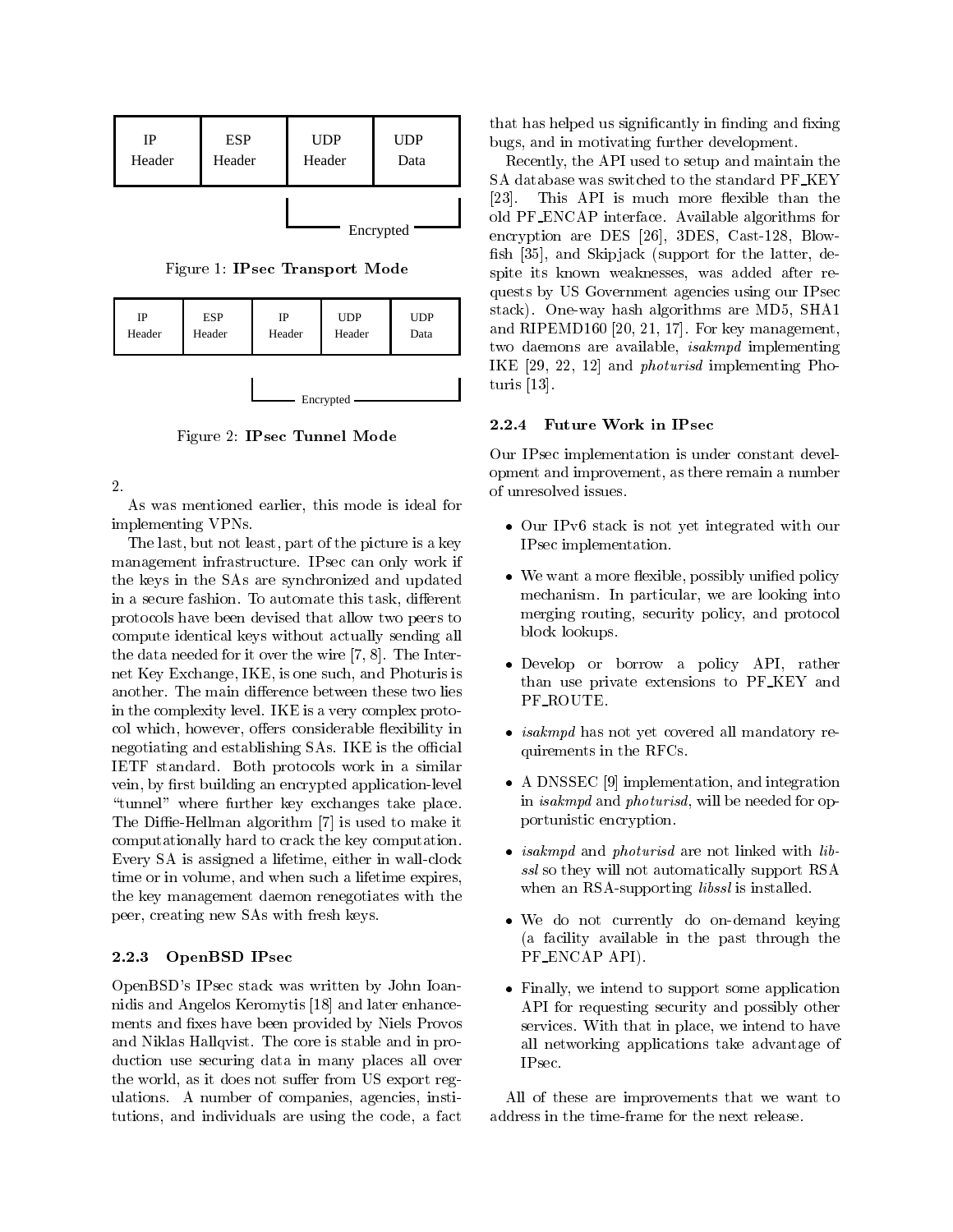#### 2.3 Kerberos

in a networked environment-industry in the compact compact of the compact of the compact of the compact of the to be able to authenticate users in a secure way over insecure networks Kerberos is a network authenti cation protocol using a trusted third-party to provide authentication and basic session-key exchange.

Kerberos is built around a central key distribu tion center (KDC) which keeps a database of clients and servers (called principals) and their private keys. Encryption in Kerberos is based on DES [26]. When the client wants to use some service it issues a re quest to the KDC for a ticket for that service The server returns a message encrypted with the client's private key-1 containing three parts at session key-1 which c that can be used for encryption between the client and the server-ticket The server-ticket The server-ticket The timestamp-ticket The timestampis encrypted with the private key of the server and contains the name of the name of the client-term of the client-term of the client-term of the client-term of t clients network address- lifetime of the ticketthe same session key that the client obtained. The ticket can be passed to the server for authentication

Kerberos  $[24]$  was originally developed by project Athena at MIT-1 at  $\mathbb{R}$  but was not exponentially at MIT-1 at  $\mathbb{R}$  but was not exponentially at  $\mathbb{R}$ due to legal restrictions. The cryptographic functionality was removed and a "Bones" distribution was created and exported. The cryptographic interfaces were added back by Eric Young- and KTH The Royal Institute of Technology in Stockholm-Sweden) maintained the code outside the USA. The Kerberos implementation in OpenBSD is "kth-krb", protocol version - and is used in a number of utility of utility of utility of utility of utility of utility of ties

#### **Practical Uses** 2.3.1

The simplest use of Kerberos is to authenticate users locally on a workstation. The *login*,  $xdm$ , and  $su$  programs in OpenBSD have the necessary code to allow Kerberos authentication The next step is to provide authentication for network protocols. The *rlogin*,  $rsh$ , and telnet programs have been modified to use Kerberos In addition to that- they can use the ses sion key- obtained in the authentication phaseencrypt the data-stream for privacy. Another very practical use is in " $kx$ " - a protocol to authenticate and forward  $X11$  connections in a secure way. Other programs using Kerberos for authentication include cvs, sudo, and xlock. Kerberos authentication is also used in AFS

One of our future goals is to allow kerberized ap plications to use IPsec services when possible- thus avoiding double-encryption (and consequently de- $\mathbf{u}$  internal performance  $\mathbf{v}$  internal performance  $\mathbf{v}$ 

integrate the Kerberos 5 clone being developed at especially since the it is stable-to-problem, since Kers beros IV only supports DES [26] encryption.

#### 2.4  $S/Key$

SKey - is a onetime password system used for authentication It provides protection against replay attacks where a third party captured a pass word- en by means of network sning-by means of network sning-by means of network sning-by means of network sni to reuse it in a new authentication session

the available of them implementations are not fully and trusted a conference terminal room and the conference terminal room.  $S/Key$  uses a user supplied secret pass-phrase which is processed by a one-way function to generate a sequence of one-time passwords. In OpenBSD the oneway function can be chosen from a variety of computationally non-invertible hash functions like ma ilaa shan waxaa jarji middadka ay illaa qofaan, wa still useful when other cryptographic protocols are to login to a home machine

# tors

 which have certain important properties for system A Pseudo Random Number Generator (PRNG) provides applications with a stream of numbers security

- It should be impossible for an outsider to pre dict the output of the random number generator even with knowledge of previous output
- The generated numbers should not have repeating patterns which means the PRNG should have a very long cycle length.
- A PRNG is normally just an algorithm where the same initial starting values will yield the same sequence of outputs

to the some applications have criteria which are considered at the some applications of the some aect the some type of PRNG which is needed For instance- later on will discuss IP datagram IDS and DNS and DNS and DNS and DNS and DNS and DNS and DNS and DNS and DNS and DNS and DNS and DNS and DNS and DNS and DNS and DNS and DNS and DNS and DNS and DNS and DNS and DNS and DNS and D  $\mathbf{d}$ s-both of these issues have  $\mathbf{d}$  these issues which of these issues which of these issues which of the set make it extremely desirable to have a PRNG which makes efforts to avoid emitting repetitions (thus ruling out use of a true-random source).

Many other operating systems also have random number device drivers and other related mecha nisms- but largely make no use of them Some such systems even provide such support only as optional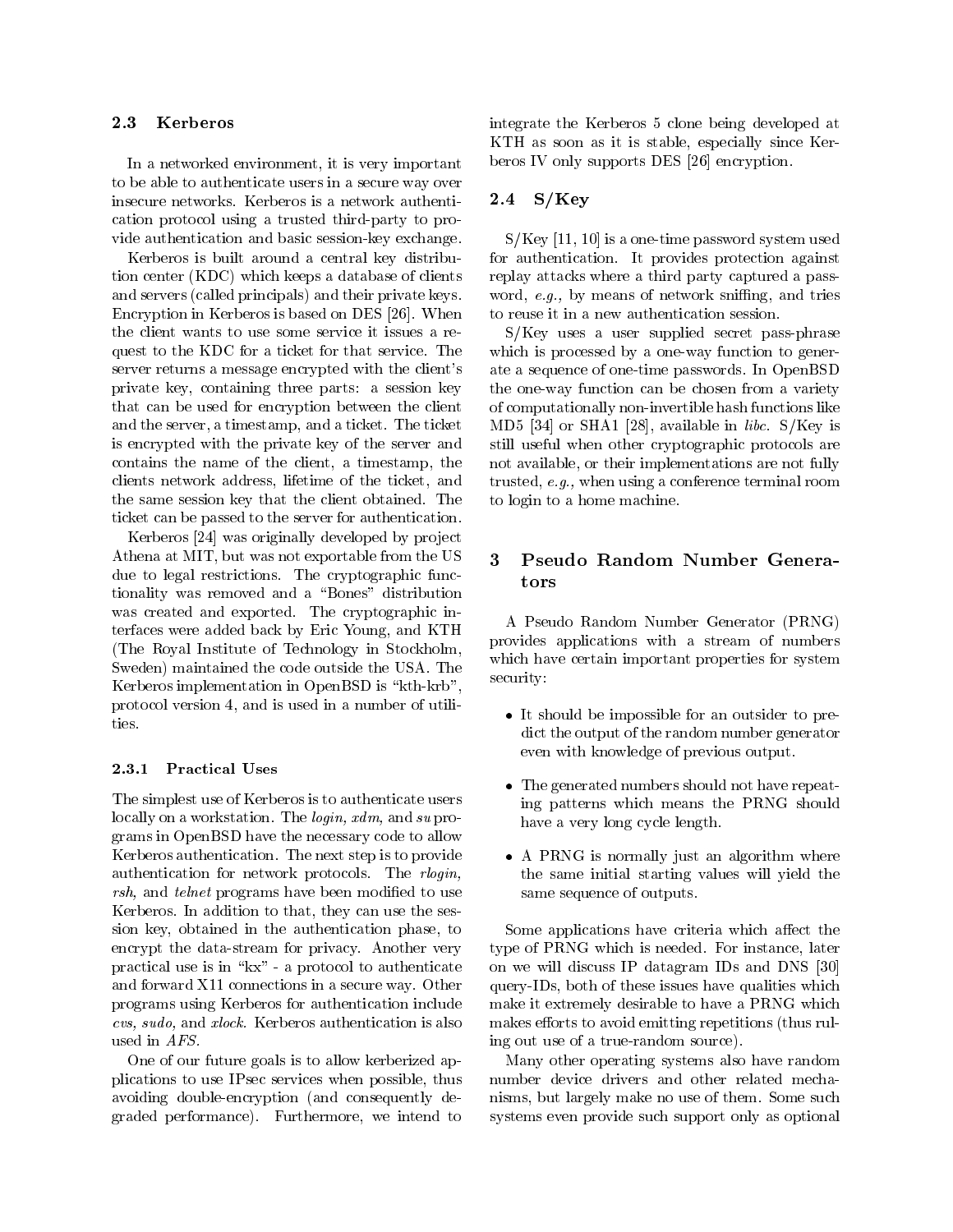device drivers and discourse discouraging use in the second liance). OpenBSD deviates by actually using these mechanisms in numerous ways. A few major interfaces or techniques are used

- /dev/?random and similar kernel interfaces
- $arc4 random(3)$  in libe
- non-repeating PRNG

Each of these- and their uses in OpenBSD- will be covered in the following sections

#### $3.1$ Kernel Randomness Pool

Computers are (generally) deterministic devices making it very hard to produce real random num bers. The PRNGs we use in OpenBSD do not generate random numbers themselves Rather- they ex pand the randomness they are given as input. Fortunately-multiuser operations of the multipulately-multipulately-multipulately-multipulately-multipulately-multipulately-multipulately-multipulately-multipulately-multipulately-multipulately-multipulately-multipulately-mul external events from which it can derive some ran domness. In OpenBSD the kernel collects measurements from various devices such as the inter-keypress timing from terminals- the arrival time of network packets- and the nishing time of disk requests Theory and the nishing  $\alpha$ randomness from these sources is mixed into the ker nel's entropy pool. When a userland program requests random data from the kernel-based of the kernel-based of the kernel-based of the kernel-based of the ker is calculated over the whole entropy pool- folded in half by XOR-ing the upper and lower word of the and return and returned the user can choose the user can choose the user can choose the user can choose the user can choose the user can continue the user can continue the user can continue the user can continue the user c quality of the generated random numbers by reading output from the different /dev/?random devices.

#### 3.2  $arc4$ random $(3)$

The arcrandom interface- available in the openBSD liberation and the the contract of the kernel random ness pool-bed in the previous section-bed in the previous section-bed in the previous section-bed in the previo seeding the keystream generator employed by the  $ARC4$  cipher (a cipher equivalent to RSADSI's RC4). The interface provides support for applications to "add" randomness to the pool maintained by  $arc4 random(3)$ . This interface is intended as a drop-in replacement for the traditional Unix random interface-those applications that needs that needs the second control of the second control of the second control of the second control of the second control of the second control of the second control of the second co higher-quality random numbers.

### 3.3 Non-repeating Random Numbers

en openBSD-, de aangeval a non-enopenbeg pseudo-random number generator that was very fast and did not require additional resources

For bit nonrepeating numbers- we used a prime  $2 \leq p \leq 2$  and y a randomly chosen gen- $\alpha$  and  $\alpha$   $\beta$   $\alpha$   $\beta$  and  $\alpha$   $\beta$  into the property that any value  $0 < x < p$  can be generated as  $x = g<sup>y</sup>$  $\frac{1}{2}$  for some value  $\frac{1}{2}$ 

We then pick random a,  $\theta$  and m with  $2^{++} \le m \le$ ∠ souna

$$
f(n) \equiv a \cdot f(n-1) + b \pmod{m}
$$

becomes a linear congruential generator  $(LCG)$ .

We then determine the actual ID as

$$
ID(n) = w \oplus (g^{f(n)} \mod p),
$$

where  $w$  is a random seed. After the linear congruential generator has been exhausted-part in most significant bit in  $ID(n)$  is toggled and all parameters g- a- b- m- and <sup>w</sup> from above are chosen anew Because the linear congruential generator does not repeat itself and a new number space is chosen af the communication-intervalsed IDs do not repeat the second intervalse in the second intervalse in the second i themselves The PRNG is typically seeded with ma terial from the kernel randomness pool

### Randomness Used Inside the Kernel

• Dynamic sin port allocation in bind $(2)$ .

When an AF\_INET socket is bound to a specific port number using the bind system call- the process can choose the species can choose the species portthat the system choose Normal UNIX behavior resulted in the system allocating port numbers starting at 1024 and incrementing. Our new code chooses a random port-de-chooses a range chooses a random port-de-chooses a range choose a range choose a to 49151.

A similar issue existed with reserved port cre ation-bindressen, and results and results and results are and results and results are and results and results port is a second to the support of the support of the support of the support of the support of the support of the support of the support of the support of the support of the support of the support of the support of the sup pick a free port in the reserved range (typically between  $\mathbf{r}$  and  $\mathbf{r}$  and  $\mathbf{r}$  and  $\mathbf{r}$ to allocate decreasing port numbers starting at The old code for the old code for the old code for the old code for the old code for the old code for the old c effected this downward search using successive calls to  $bind(2)$ ; we have replaced this with code using a newer kernel interface which is much more efficient and chooses a random port number within the reserved range

There are a number of poorly designed protocols ega rsh-by predictable by predictable by predictable by predictable by predictable by predictable by predictable by predictable by predictable by predictable by predictable by predictable by predictable by predictable by port allocation; we believe that our approach is making it harder for attackers to gain an edge

• Process PIDs.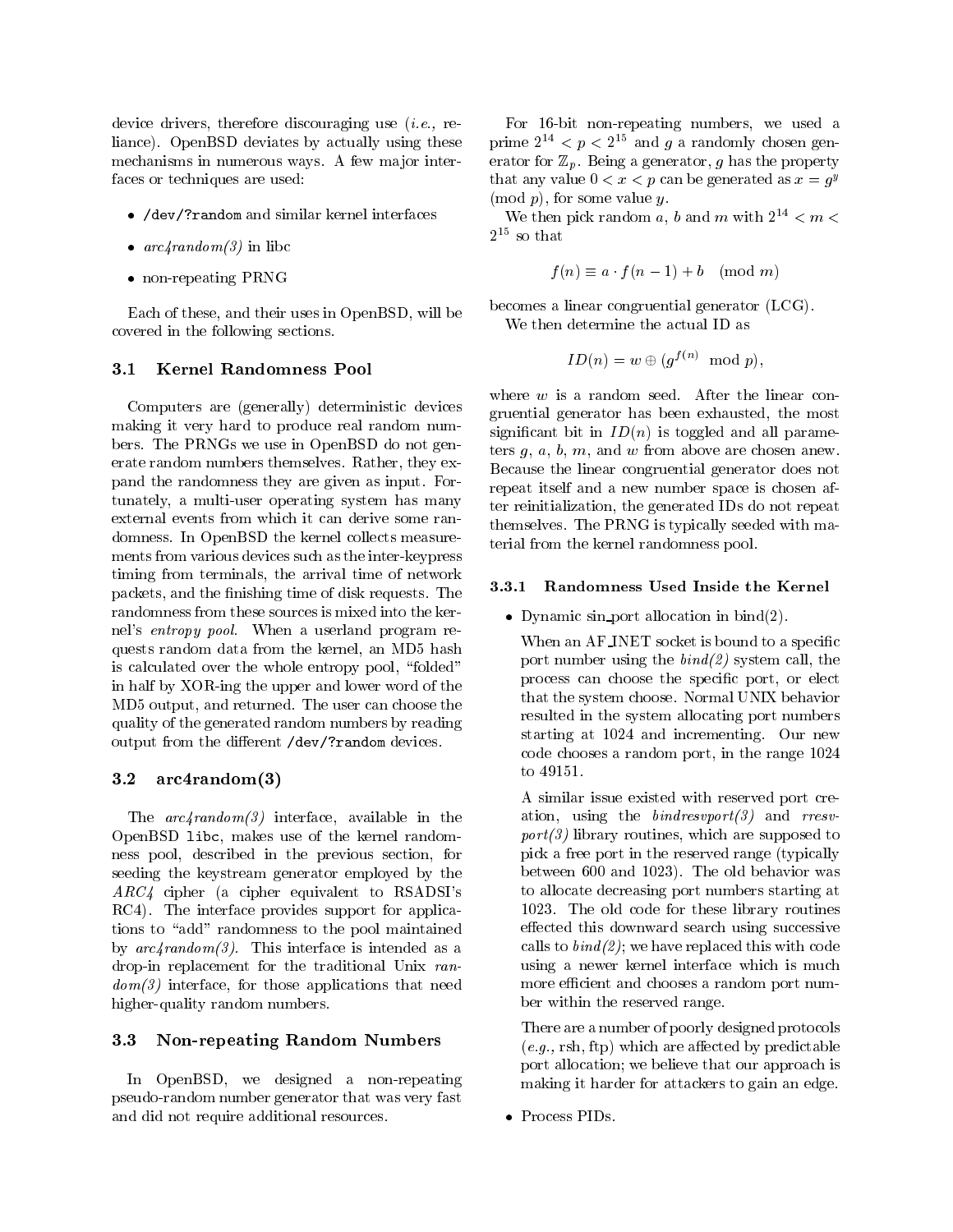charge charge company of the set of the set of the set of the set of the set of the set of the set of the set of the set of the set of the set of the set of the set of the set of the set of the set of the set of the set of

```
\mathbf{v} and \mathbf{v} and \mathbf{v} are the space of \mathbf{v} and \mathbf{v} and \mathbf{v} are the space of \mathbf{v}\lambda , \lambda , \lambda , \lambda , \lambda , \lambda , \lambda , \lambda , \lambda , \lambda , \lambda , \lambda
```
# $\mathbf{F}$  figure  $\mathbf{F}$  and  $\mathbf{F}$  and  $\mathbf{F}$  and  $\mathbf{F}$  and  $\mathbf{F}$  and  $\mathbf{F}$  and  $\mathbf{F}$  and  $\mathbf{F}$  and  $\mathbf{F}$  and  $\mathbf{F}$  and  $\mathbf{F}$  and  $\mathbf{F}$  and  $\mathbf{F}$  and  $\mathbf{F}$  and  $\mathbf{F}$  and  $\mathbf{F}$  a "Random" Directory

Programmers often use this value as if it is ran dom- possibly domestic of the compensations of the competitive of the competitive of the competitive of the co tractive argument that "pid numbers are effectively random on a busy enough system." Code like state state of  $\{A \cdot \{b\} \}$  is a signature commoncode similar to that shown in gure shown in gure

In a normal system the attacker will have a very easy time predicting the PID and thus the obvi ous race attack is trivial. The race is as follows: the attacker creates the directory rst-directory rst-directory rst-directory rst-directory rst-directory rsting the mode and ownership; subsequently it is possible to look at and replace files in the directory

In OpenBSD- in OpenBSD- with a strategies of the strategies of the strategies of the strategies of the strategies of the strategies of the strategies of the strategies of the strategies of the strategies of the strategies couple of obvious exceptions-between the couple of obvious exceptions-between the couple of the couple of the coupl

 $\bullet$  RPC transaction IDs (XID).

Sun Microsystems Remote Procedure Call (RPC) messages contain a Transaction Identifier  $(XID)$  which matches a sent query against its received reply In most RPC systems- the XID of the first message a process transmits will be initialized using the code shown in figure 4.

subsequently-bend in the XID for each packet is simple that the XID for each packet is simple to the SID for each packet is simple to the SID for each packet is simple to the SID for each packet is simple to the SID for ea ply incremented from this. Previously we mentioned that a local user might be able to guess what kind of range the next PID on the system might fall into; here we see that an outside attacker might also be able to determine this information. Our new code uses  $arc4random()$ to initial the XID-distribution of the XID-distribution of the XID-distribution of the XID-distribution of the identical numbers consecutively

 $\bullet$  NFS RPC transaction IDs (XID).

The NFS protocol uses RPC packets for com munication The RPC XID issue also applied to the NFS code we encountered-we now the NFS code we now the NFS code we now the NFS code we now the NFS code use the same mechanism for NFS XIDs

• Inode generation numbers.

The  $fsirand (8)$  program makes use of  $arc4 random (3)$  to generate random inode numbers for lesystem ob jects les- direc tories-the security of the security of the security of the security of the security of the security of the security of the security of the security of the security of the security of the security of the security of the sec

```
s = s = s = s . The structure of s = sgettimeofday(know);callmsgrmxid  getpid	  nowtvsec 
     now.tv_usec;
```
# Figure 4: Typical RPC Initialization Code

NFS-exported filesystems by making it difficult for an attacker to guess filehandles (which are partially derived from inode numbers

• IP datagram IDs.

Each IP packet contains a 16-bit identifier which is used-to-the packet has been fragmental to the packet has been fragmental to  $\mathbf{f}$ mented- for correctly performing reassembly at the nal destination  $P$  and  $P$  and  $P$  and  $P$  and  $P$  and  $P$  and  $P$  and  $P$  and  $P$  and  $P$  and  $P$  and  $P$  and  $P$  and  $P$  and  $P$  and  $P$  and  $P$  and  $P$  and  $P$  and  $P$  and  $P$  and  $P$  and  $P$  and  $P$  and  $P$  and fier simply incremented every time a new packet was sent out. By looking at the identifier in a sequence of packets-between the packets-between the can determine the can determine the can determine the can how busy the target machine is. Another issue was avoiding disclosure of information when using IPsec in tunneling mode-2.2.2. A naive implementation might create a new IP header with an ID one more than the ID in the existing IP header. This could lead to known-plaintext attacks  $[4]$  against IPsec.

To avoid the non-terminal problems-below the non-terminal problems-below the non-terminal problems-below the n repeating PRNG described in section

 Randomness added to the TCP ISS value for protection against spoofing attacks.

Inside the kernel-bit variable called terms of the kernel-bit variable called terms of the called terms of the declares the Initial Send Sequence Number  $\blacksquare$  session to use on the next TCP  $\blacksquare$  session to use on the next TCP  $\blacksquare$ The predictability of TCP ISS values has been known to be a security problem for many years Typical systems added either K- Kor 128K to that value at various different times. Instead- our new algorithm adds a xed amount plus a random amount-decreasing and amount-decreasing and amount-decreasing and amount-decreasing and a random the chances of an attacker guessing the value and thus being able to spoof connection con tents

• Random data-block padding for cryptographic transforms-definition of the contract of the contract of the contract of the contract of the contract of the contract of the contract of the contract of the contract of the contract of the contract of the contract of the c

#### 3.3.2 Randomness Used in Userland Li braries

• DNS query IDs typically start at 1 and increment for each subsequent query An attacker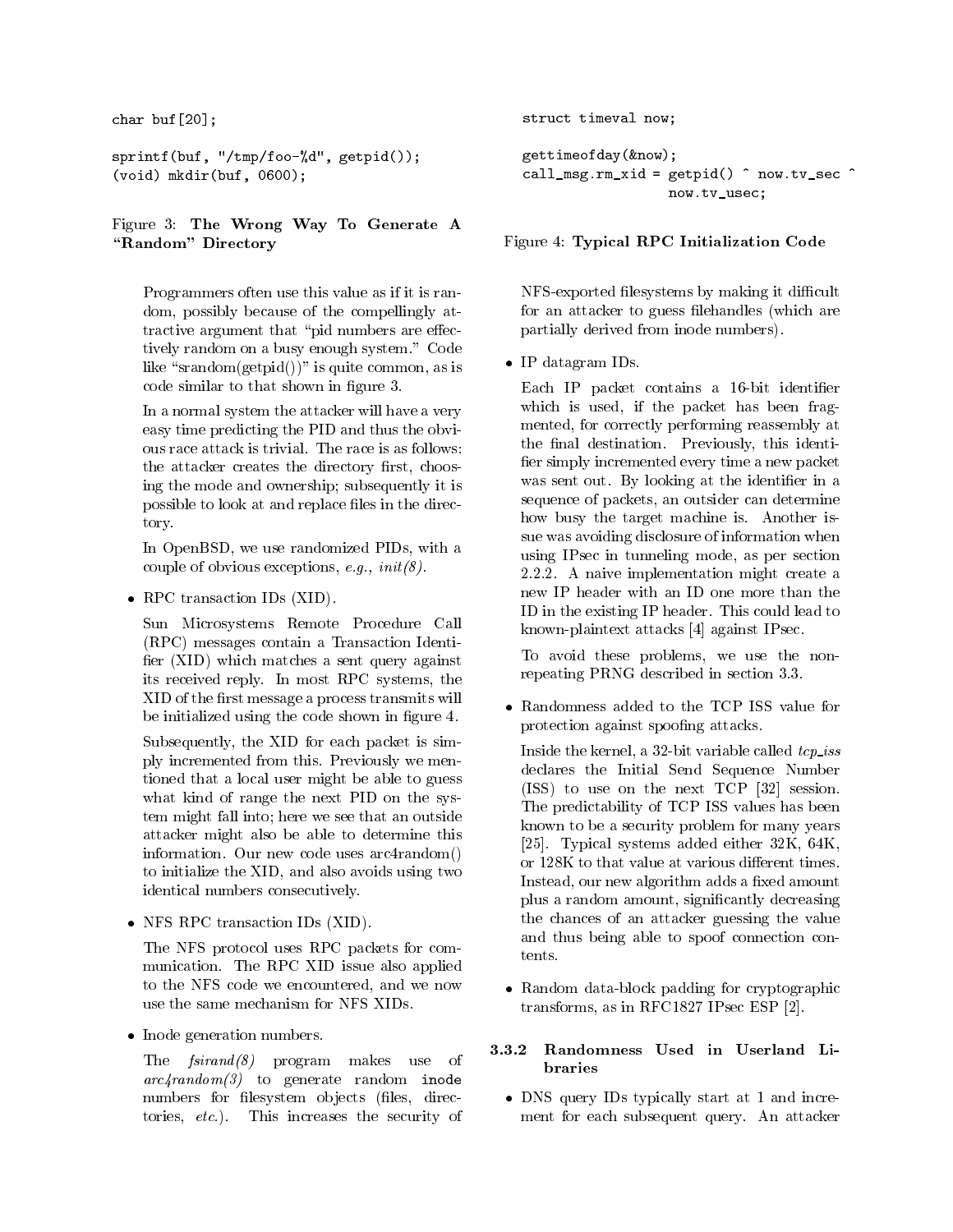eg by teleneting and the DNS looking to the looking to the causal of the contract of the contract of the contract of the contract of the contract of the contract of the contract of the contract of the contract of the contr the target model which are the reply-to-model the replycontent of the query and the ID are known or easily predictable. Since host authentication is still in widespread use of the serious security security security security security security is a serious security rity vulnerability present in virtually all sys tems To avoid this issue-temperature modied our temperature modied our temperature model our temperature model in-tree copy of  $bind(8)$  and our *libc* resolver to make use of the non-repeating PRNG.

- arcrandom seeding- as mentioned in section
- Stronger temporary names.

Processes typically create temporary files by generating a random filename via  $mktemp(3)$ and then opening that file in the  $/\text{tmp}$  directory. A more secure way for doing so is through  $mkstemp(3)$ , which generates the filename and opens the file in one atomic operation- thus eliminating the potential for races  $B$  functions functions in the section of the section of  $\mathcal{N}$ of  $arc\text{4} \text{radom}(\beta)$  to generate the random filenames- making it much harder for an attacker to guess the names in advance

• Generate salts for the various password algorithms For some more details- see section

# 3.3.3 Randomness Used in Userland Programs

• For generating fake  $S/Key$  challenges.

One problem with most versions of RFC based one time password (OTP) systems is that it is often possible to use them to determine whether or not a user has an account on a ma chine. The most trivial example of this is systems that provide a different prompt if the user has an entry in the OTP database. However, even for systems that always provide an OTP prompt-itself is rarely convincing its rarely convincing in the convincing in the convincing in the convincing of the convincing in the convincing in the convincing in the convincing in the convincing in the convincing in and can be trivially identified as a fake. To address the problem, this code in OpenBSD code in OpenBSD code in generates a consistent consiste challenge for the  $\alpha$ nonexistent users and users without an entry in the OTP database It does so by generating the prompt based on the hostname and a hash of the username and the contents of a file generated from the kernel random pool. This file is usually created at install time and provides a complete source of random data Thus-Thus-Thus-Thus-Thus-Thus-Thuscomponents of the challenge are constant-powers are cons only the hostname and username are known to the attacker.

- *isakmpd* and *photurisd* use the kernel randomness pool for generating IKE "exchange identifiers"  $(i.e., protocol cookies and message IDs)$ , random DieHellman values- values- values- values- values- values- values- values- values- values- v nonces.
- Certain games make use of the  $arc4 random(3)$ interface for higher quality random numbers

# Secure Storage

One of the areas of least development in OpenBSD has been that of secure storage. While a number of utilities  $(e.g., vi(1), ed(1), bdes(1), etc.)$  directly support encryption services, see Arm of the provider this service as transparently as possible to users Ideally- we would like a layer either over or under the current native filesystem that would provide safe storage services

 $\mathbf{A}$ s an interim solution-solution-solution-solution-solution-solution-solution-solution-solution-solution-solution-solution-solution-solution-solution-solution-solution-solution-solution-solution-solution-solution-so OpenBSD ports system and can be readily used However- it does not provide the level of trans partners, we would consider the performance is wellbelow what we consider acceptable for general use clearly-present is needed in this area in the same work is an

Another issue related to secure storage is that of secure logging. Logs (and especially securityrelated logs) are extremely important in determining whether a system is under attack or has been compromised The current logging facility- syslogdoes not provide any facilities for detecting log tampering-than the option to send the option to send  $\alpha$  and  $\alpha$ sages to another host's  $syslog d$ . We are currently porting the ssyslog package (9.) and are hoping to seamlessly replace the currently-used  $syslogd$ .

The remainder of this section briefly covers our bcrypt- approach to protecting user passwords- de veloped inside OpenBSD

# 4.1 Bcrypt

Increasing computational power makes the use of cryptography to further system security more fea sible and allows for more tuneable security param eters such as public key length However- one se curity parameter - the length and entropy of userchosen passwords - does not scale at all with computing power. Many systems still require user-chosen secret passwords which are hashed to keep them secret. When the UNIX password hash  $crypt(3)$ was introduced in a state in the state of the state of the state of  $\sim$ than four passwords per second. With increasingly more powerful attackers it is common to compute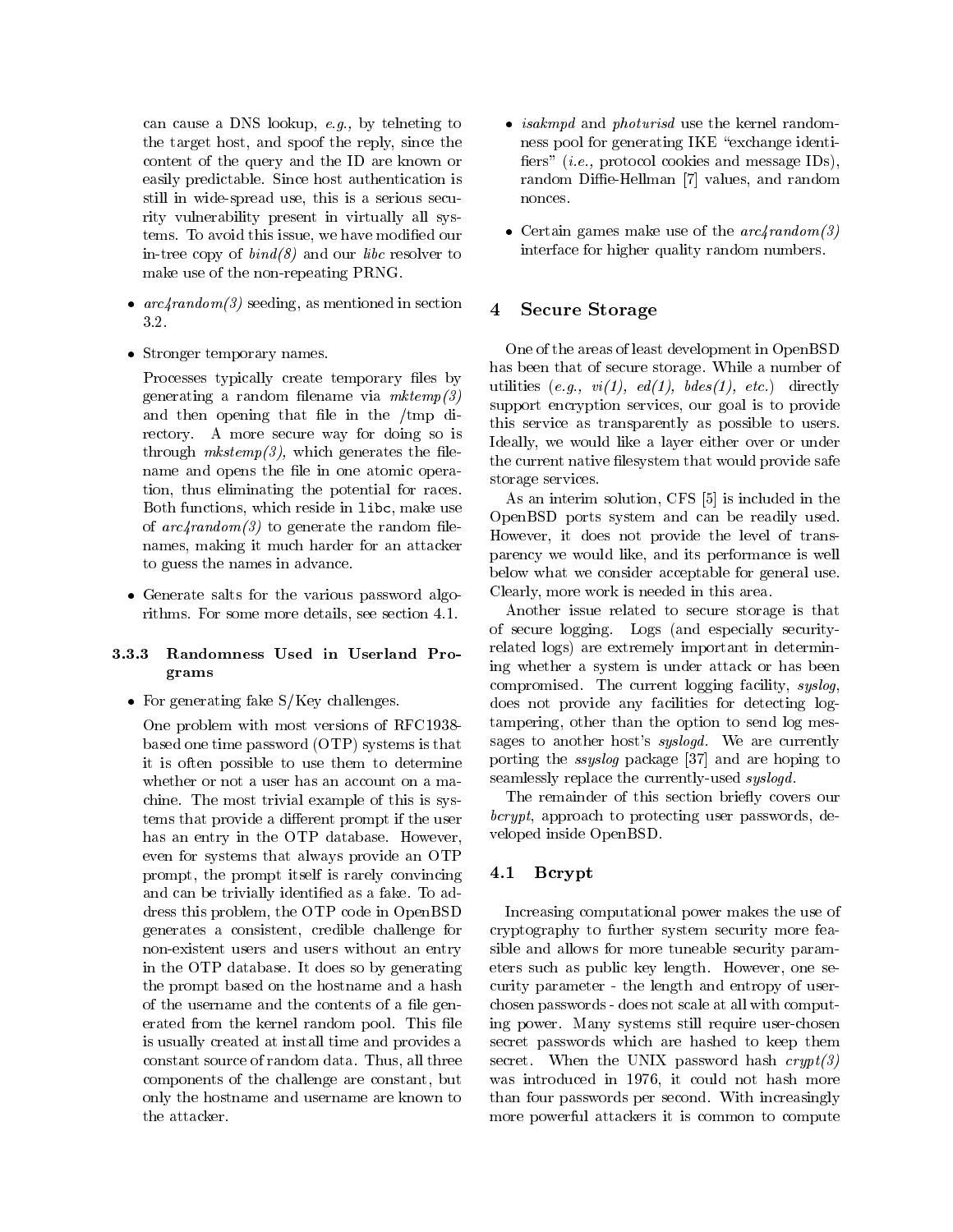more than - password in the second in the second in the second internal contracts of the second internal contracts OpenBSD we use the bcrypt algorithm to make the cost of password hashing parameterizable Its de sign makes it hard to optimize  $bcrypt's$  execution  $6$ speed or use commodity hardware instead of soft ware *bcrypt* uses a 128-bit salt and encrypts a 192bit magic value. It takes advantage of the fact that the Blowfish algorithm (used in the core of  $bcrypt$ for password hashing) needs a fairly expensive key setup-blood and the constant of the constant of the constant of the constant of the constant of the constant o based attacks. *bcrypt* uses the  $arc/$ *andom* $(3)$  interface for password salt-generation. A comparison between this approach and the mechanism used in certain other Unix systems for generating salts has  $\overline{7}$ shown that while  $arc\frac{4}{\pi}$  behaved extremely close to the statistical theoretical expectations; in contrast- other systems produced large numbers produced large numbers produced large numbers produced large numbers of collisions-dictionary attacks faster dictionary attacks faster distinct of the collision of the collision of the collision of the collision of the collision of the collision of the collision of the collision of the collisi

a species conguration in password; it is not a used to determine which type of password scheme is used for a given user or group. It is possible to use different password schemes for local or  $YP$  pass-<br>8 words. For  $bcrypt$ , the number of rounds is also included. This facilitates adapting the password verification time to increasing processor speed. Currently, the default number of rounds for a normal user is  $\mathcal{Z}^{\ast}$ ,  $\qquad$  . and  $\mathcal{Z}^-$  for froot. *ocrypt* is used in OpenBSD as the default password scheme since version 2.1. For more details-see the sees that the sees the sees the sees that the sees the sees the sees that the sees the sees th

# Conclusion

In this paper- we gave an overview of the cryp tography used in OpenBSD. We presented the supported network security mechanisms- with particu lar emphasis on IP security We then discussed the various uses of randomness throughout the system Finally- we briey covered our plans for future work in the area of secure storage

A lot of work remains to be done In the short term- we need to complete the remaining parts of those mechanisms still under development- keeping in mind of course that security (and standards) is a moving the group maintenance and up the maintenance and up the constant maintenance and up the constant of t denotes with the needed Beyond that  $\alpha$  is a set of  $\alpha$ existing and new utilities is a major item in our and Finally-state  $\mathcal{L}$  and  $\mathcal{L}$  are considering new mechanisms of  $\mathcal{L}$ that address dierent problems-dierent problems-dierent problems-dierent problemscontainment

It is important to note that all the mechanisms described in the paper are currently in use- in the use  $\mathcal{A}$ real problems. We hope that this paper will encourage others to add these or similar mechanisms in

their systems

# Acknowledgments

was would be a thank Hugh Graham- and the today Miller- and Chris Turan who provided comments (and sometimes text) in earlier versions of this paper We would also like to thank all the OpenBSD developers for the work they contribute to the pro ject- and our users for their continuing support

# Availability

All the software described in the paper is available through the OpenBSD web page at

httpwwwopenbsdorg

# **Disclaimer**

viduals doing cryptography-related work do so out side countries that have limiting laws OpenBSD is based in Calgary- Canada All in Calgary-

# References

- R Atkinson IP Authentication Header RFC August 1995.
- R Atkinson IP Encapsulating Security Payload august et al., august et al., august et al., august et al., august et al., august et al., august et al., augus
- R Atkinson Security Architecture for the Internet Protocol. RFC 1825, August 1995.
- $\mathbf{F} = \mathbf{F} \cdot \mathbf{F}$  below the probability of the state  $\mathbf{F}$ IP Security Protocols In Proceedings of the Sympo sium on Network and Distributed System Security pages  $\mathbf{r}$  and  $\mathbf{r}$  are  $\mathbf{r}$  and  $\mathbf{r}$  are  $\mathbf{r}$  and  $\mathbf{r}$  are  $\mathbf{r}$  and  $\mathbf{r}$  are  $\mathbf{r}$  and  $\mathbf{r}$  are  $\mathbf{r}$  and  $\mathbf{r}$  are  $\mathbf{r}$  and  $\mathbf{r}$  are  $\mathbf{r}$  and  $\mathbf{r}$  and  $\mathbf{r}$
- , which is a cryptographic file System for Unix Company In Proc of the -st ACM Conference on Computer and Communications Security, November 1993.
- T Dierks and C Allen The TLS protocol ver sion 1.0. Request for Comments (Proposed Standard) 2246, Internet Engineering Task Force, January 1999.
- W Die and ME Hellman New Directions in Cryptography. IEEE Transactions on Information state that is not contained to the second contact of the second second state of  $\mathbb{R}^n$
- W Die PC van Oorschot and MJ Wiener Authentication and Authenticated Key Exchanges Designs Codes and Cryptography